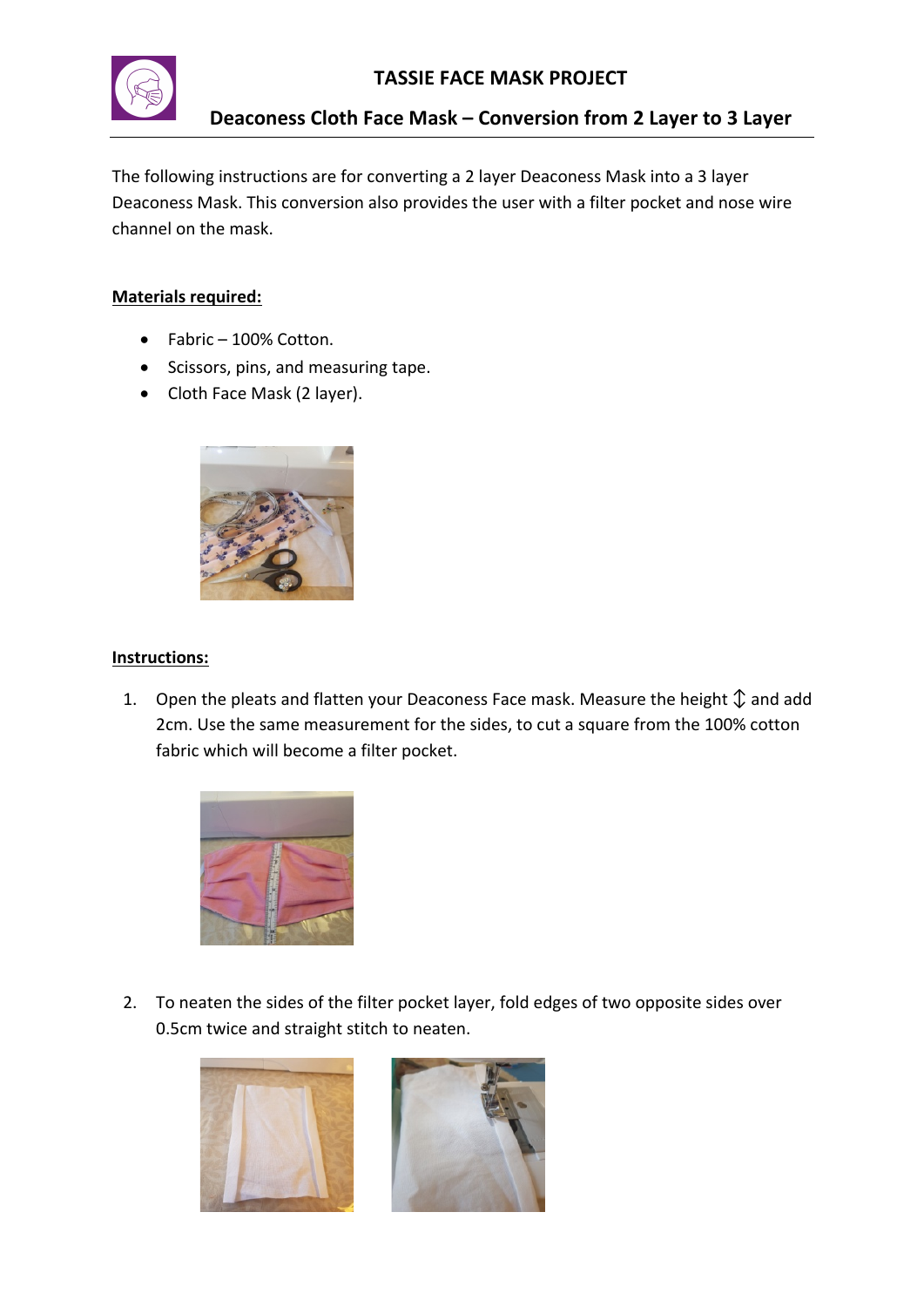3. Fold the filter pocket layer and the mask in half and mark the centre point at the top.



4. To attach the filter pocket layer to the mask, lay both with right sides facing up. The top edge of the mask should overlap the top edge of the filter pocket layer by 1cm, matching the centre point of both pieces. Pin ready for stitching.



5. Topstitch close to the top edge of the mask from one side of the filter pocket layer to the other side, backstitching at the beginning and the end of the seam.







6. Turn the filter pocket layer back on to the wrong side of the mask. Topstitch a seam 1cm down from the top of the mask, from one side of the filter pocket layer to the other side, backstitching at the beginning and the end of the seam. This creates a channel to insert a nose wire.